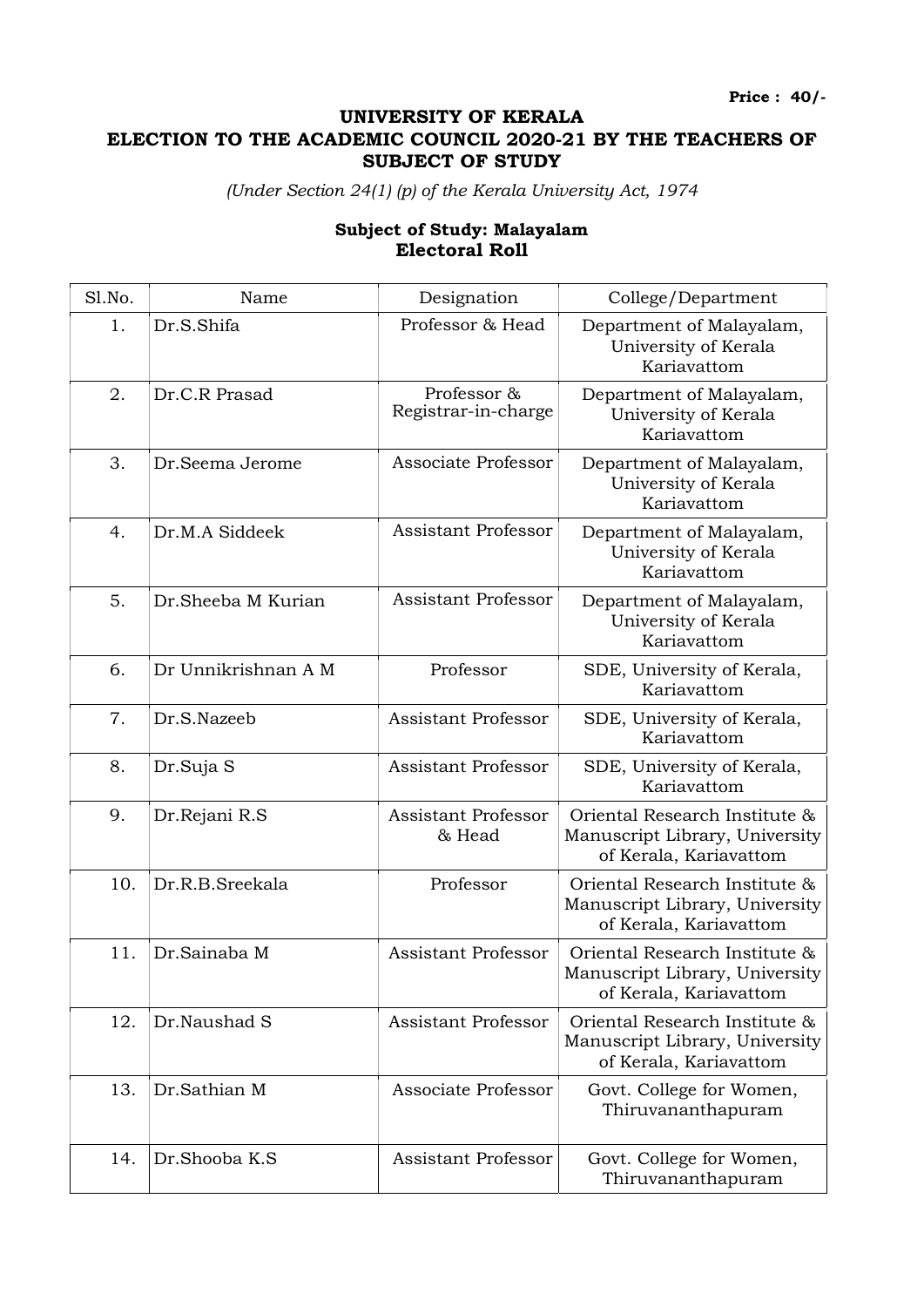| 15. | Roshni K Lal          | <b>Assistant Professor</b> | Govt. College for Women,<br>Thiruvananthapuram |
|-----|-----------------------|----------------------------|------------------------------------------------|
| 16. | Dr.M.N.Rajan          | <b>Assistant Professor</b> | Govt. College for Women,<br>Thiruvananthapuram |
| 17. | Bindu A.M             | <b>Assistant Professor</b> | Govt. College for Women,<br>Thiruvananthapuram |
| 18. | July A                | <b>Assistant Professor</b> | Govt. College for Women,<br>Thiruvananthapuram |
| 19. | Dr.K.Shiju            | <b>Assistant Professor</b> | Govt. College for Women,<br>Thiruvananthapuram |
| 20. | Sherina Rani G.B      | <b>Assistant Professor</b> | Govt. College for Women,<br>Thiruvananthapuram |
| 21. | Dr.Gangadevi M        | <b>Assistant Professor</b> | Govt. College for Women,<br>Thiruvananthapuram |
| 22. | Dr.Swapna Sreenivasan | <b>Assistant Professor</b> | Govt. College for Women,<br>Thiruvananthapuram |
| 23. | Daliya S              | <b>Assistant Professor</b> | Govt. Arts College,<br>Thiruvananthapuram      |
| 24. | Sabu H                | <b>Assistant Professor</b> | University College<br>Thiruvananthapuram       |
| 25. | Dr.V.Lalu             | <b>Assistant Professor</b> | University College<br>Thiruvananthapuram       |
| 26. | L. Asokan             | Associate Professor        | University College<br>Thiruvananthapuram       |
| 27. | Sushamakumary. K. S   | <b>Assistant Professor</b> | University College<br>Thiruvananthapuram       |
| 28. | Reghunathan Pillai. G | <b>Assistant Professor</b> | University College<br>Thiruvananthapuram       |
| 29. | Anil Kumar D V        | Assistant Professor        | University College<br>Thiruvananthapuram       |
| 30. | Rajeshkumar. P. S.    | Associate Professor        | University College<br>Thiruvananthapuram       |
| 31. | Dr C R Rakesh         | <b>Assistant Professor</b> | University College<br>Thiruvananthapuram       |
| 32. | Veena Gopal V P       | <b>Assistant Professor</b> | University College<br>Thiruvananthapuram       |
| 33. | Sreeja. J. S          | <b>Assistant Professor</b> | University College<br>Thiruvananthapuram       |
| 34. | Kumar. J              | <b>Assistant Professor</b> | University College<br>Thiruvananthapuram       |
| 35. | Priya V               | Assistant Professor        | University College<br>Thiruvananthapuram       |
| 36. | Dr.Sethulekshmi M.S   | <b>Assistant Professor</b> | Government College,<br>Kariavattom             |
| 37. | M.Ramachandran Pillai | <b>Assistant Professor</b> | Govt. Sanskrit College,<br>Thiruvananthapuram  |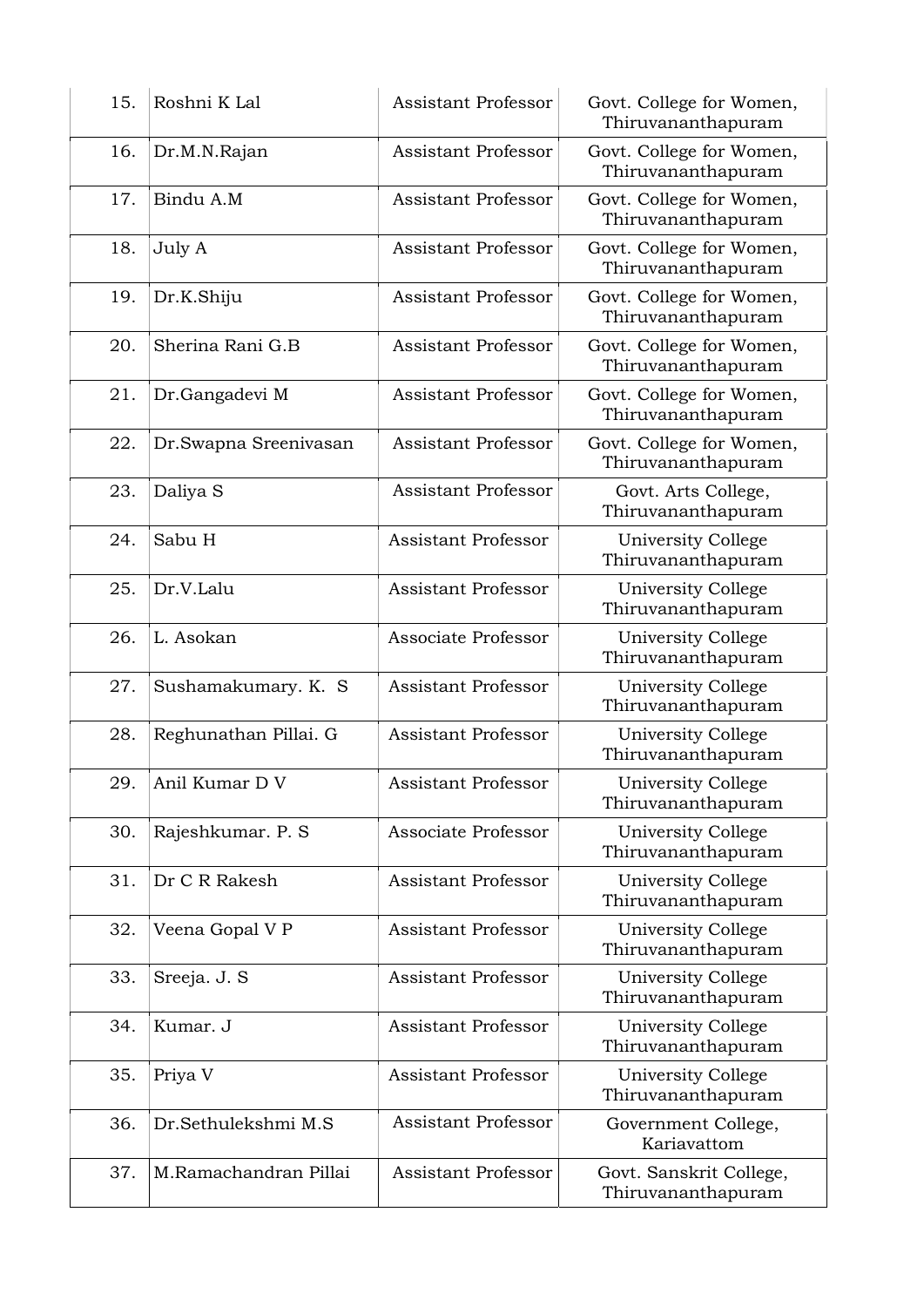| 38. | Dr.Selvamony K.B          | <b>Assistant Professor</b> | Government College, Attingal                                             |
|-----|---------------------------|----------------------------|--------------------------------------------------------------------------|
| 39. | Dr.Alex L                 | Associate Professor        | Government College,<br>Nedumangad                                        |
| 40. | Dr.Sreeraj C.L            | <b>Assistant Professor</b> | Government College,<br>Nedumangad                                        |
| 41. | Beena Krishnan            | <b>Assistant Professor</b> | Government College,<br>Nedumangad                                        |
| 42. | Saleena S                 | <b>Assistant Professor</b> | Government College,<br>Nedumangad                                        |
| 43. | Dr.Susanna P Das          | <b>Assistant Professor</b> | Government College,<br>Nedumangad                                        |
| 44. | Dr.Deepa S.S              | <b>Assistant Professor</b> | Government College,<br>Nedumangad                                        |
| 45. | Dr.K.Rahim                |                            | Government College,<br>Nedumangad                                        |
| 46. | Dr.Pramodkumar D.N        | <b>Assistant Professor</b> | Government College,<br>Nedumangad                                        |
| 47. | Dr.Dominic J.Kattoor      | <b>Assistant Professor</b> | Government College,<br>Nedumangad                                        |
| 48. | Shibu Kumar PL            | <b>Assistant Professor</b> | Govt KNM Arts & Science<br>College, Kanjiramkulam,<br>Thiruvananthapuram |
| 49. | Jayakumar R               | <b>Assistant Professor</b> | Govt KNM Arts & Science<br>College, Kanjiramkulam,<br>Thiruvananthapuram |
| 50. | Dr.C.Udayakala            | <b>Assistant Professor</b> | All Saints College<br>Thiruvananthapuram                                 |
| 51. | Dr. C.R. Anitha           | Associate Professor        | HHMSPB NSS College for<br>Women Neeramankara                             |
| 52. | Dr. Reeja Ravindran       | <b>Assistant Professor</b> | HHMSPB NSS College for<br>Women Neeramankara                             |
| 53. | Dr. Vandana, B            | <b>Assistant Professor</b> | HHMSPB NSS College for<br>Women Neeramankara                             |
| 54. | Dr. Sheeja. I             | Assistant Professor        | HHMSPB NSS College for<br>Women Neeramankara                             |
| 55. | Lakashmi Das              | <b>Assistant Professor</b> | HHMSPB NSS College for<br>Women Neeramankara                             |
| 56. | Latha. P                  | <b>Assistant Professor</b> | HHMSPB NSS College for<br>Women Neeramankara                             |
| 57. | Dr.K.Jyothish Kumar       | Associate Professor        | Mahatma Gandhi College,<br>Thiruvananthapuram                            |
| 58. | Dr.A.Remadevi             | Associate Professor        | Mahatma Gandhi College,<br>Thiruvananthapuram                            |
| 59. | Dr.S.Gopalakrishna Pillai | Associate Professor        | Mahatma Gandhi College,<br>Thiruvananthapuram                            |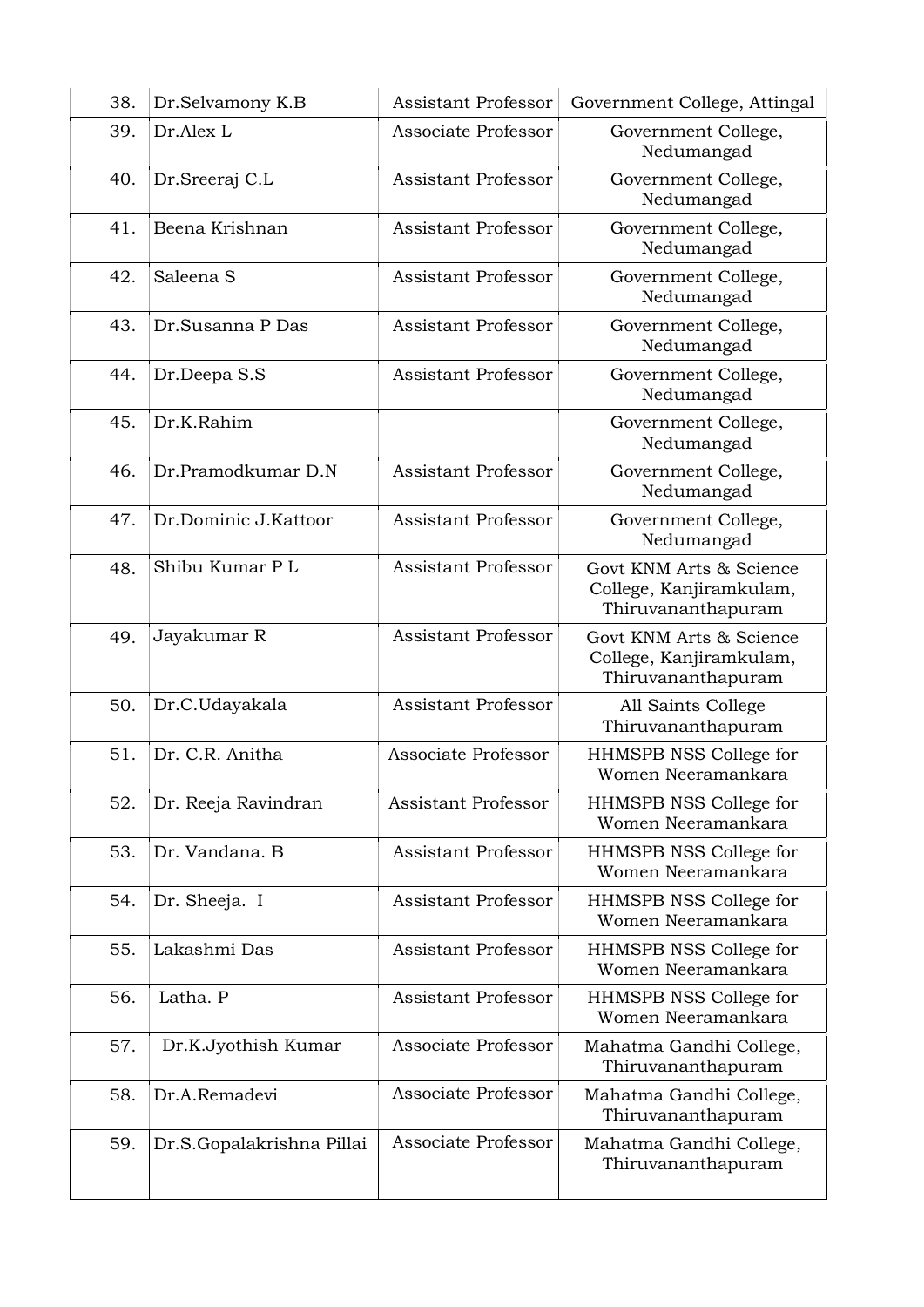| 60. | Dr.Ajith G Krishna   | Associate Professor        | Mahatma Gandhi College,<br>Thiruvananthapuram                          |
|-----|----------------------|----------------------------|------------------------------------------------------------------------|
| 61. | A.G.Oleena           | Associate Professor        | Mahatma Gandhi College,<br>Thiruvananthapuram                          |
| 62. | Dr.B.S.Binu          | <b>Assistant Professor</b> | Mahatma Gandhi College,<br>Thiruvananthapuram                          |
| 63. | Dr.Anima T           | <b>Assistant Professor</b> | Mahatma Gandhi College,<br>Thiruvananthapuram                          |
| 64. | Ayyappadas B.O       | <b>Assistant Professor</b> | Mahatma Gandhi College,<br>Thiruvananthapuram                          |
| 65. | Toji Varghese        | <b>Assistant Professor</b> | Mar Ivanios College,<br>Nalanchira,<br>Thiruvananthapuram              |
| 66. | T Sanalkumar         | Associate Professor        | Sree Narayana College,<br>Sivagiri, Varkala                            |
| 67. | Dr. Nithya P Viswam  | <b>Assistant Professor</b> | Sree Narayana College,<br>Sivagiri, Varkala                            |
| 68. | Dr. S Henalal        | <b>Assistant Professor</b> | Sree Narayana College,<br>Sivagiri, Varkala                            |
| 69. | Sini V               | <b>Assistant Professor</b> | Sree Narayana College,<br>Sivagiri, Varkala                            |
| 70. | Sumesh PK            | <b>Assistant Professor</b> | Sree Narayana College,<br>Sivagiri, Varkala                            |
| 71. | Usha R B             | <b>Assistant Professor</b> | Sree Narayana College,<br>Sivagiri, Varkala                            |
| 72. | Dr. K.S Manju        | Associate Professor        | Sree Narayana College,<br>Chempazhanthy                                |
| 73. | Lilin Bhaskaran      | <b>Assistant Professor</b> | Sree Narayana College,<br>Chempazhanthy                                |
| 74. | Dr.Santhoshkumar T.K | <b>Assistant Professor</b> | St.Xavier's College, Thumba                                            |
| 75. | Renuka O             | <b>Assistant Professor</b> | St.Xavier's College, Thumba                                            |
| 76. | Lisba Yesudas        | <b>Assistant Professor</b> | St.Xavier's College, Thumba                                            |
| 77. | Dr. Bettymol Mathew  | Assistant Professor        | VTM NSS College<br>Dhanuvachapuram                                     |
| 78. | Dr. Anupama M        | <b>Assistant Professor</b> | VTM NSS College<br>Dhanuvachapuram                                     |
| 79. | Dr. R Sreeja Sankar  | Assistant Professor        | VTM NSS College<br>Dhanuvachapuram                                     |
| 80. | Dr. Prathibha K      | <b>Assistant Professor</b> | Christian College, Kattakkada                                          |
| 81. | Jisha G.R            | <b>Assistant Professor</b> | Iqbal college, Peringamala                                             |
| 82. | Dr.M.S.Noufal        |                            | Mannaniya College of Arts &<br>Science, Pangode,<br>thiruvananthapuram |
| 83. | George Aloysious     | <b>Assistant Professor</b> | Baby John Memorial<br>Government College, Chavara                      |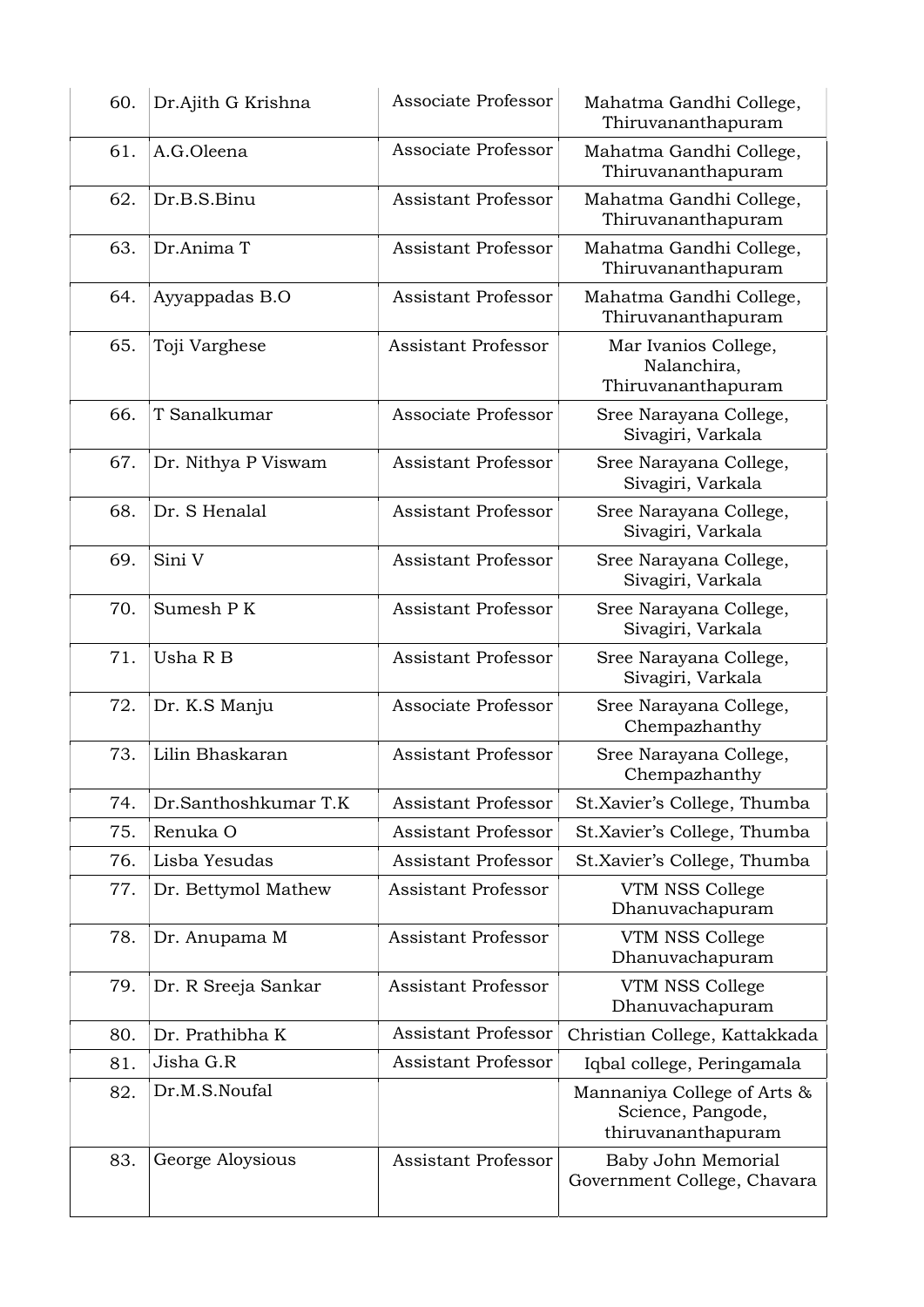| Dr.Indusree S.R<br>85.<br><b>Assistant Professor</b><br>Govt. Arts & Science College,<br>Karunagappally<br>James Varghese<br>86.<br><b>Assistant Professor</b><br>Govt. Arts & Science College,<br>Karunagappally<br>87.<br><b>Assistant Professor</b><br>Dr.Shelly M.R<br>Fatima Mata National College,<br>Kollam<br><b>Assistant Professor</b><br>88.<br>Mary C<br>Fatima Mata National College,<br>Kollam<br>89.<br>Patricia John<br><b>Assistant Professor</b><br>Fatima Mata National College,<br>Kollam<br>90.<br>Alice Dominic<br><b>Assistant Professor</b><br>Fatima Mata National College,<br>Kollam<br><b>Assistant Professor</b><br>91.<br>Asa Stephen<br>Fatima Mata National College,<br>Kollam<br>Assistant Professor<br>92.<br>Manojkumar V<br>Fatima Mata National College,<br>Kollam<br><b>Assistant Professor</b><br>93.<br>Roshiny M<br>Fatima Mata National College,<br>Kollam<br>Aathman A.V<br>94.<br><b>Assistant Professor</b><br>K.S.M.D.B College<br>Sasthamcotta<br>95.<br>Dr.Madhu T<br><b>Assistant Professor</b><br>K.S.M.D.B College<br>Sasthamcotta<br><b>Assistant Professor</b><br>96.<br>Ragi R.G<br>K.S.M.D.B College<br>Sasthamcotta<br>Hazeena S<br>97.<br>TKM College of Arts & Science,<br>Assistant Professor<br>Kollam<br>98.<br>Assistant Professor<br>Liju T Varghese<br>St.Stephen's College<br>Pathanapuram<br>St.Stephen's College<br>99.<br>Dr.Sheeba K John<br><b>Assistant Professor</b><br>Pathanapuram<br>NSS College Nilamel<br>Associate Professor<br>100.<br>Dr.M.Vijayan Pillai<br>Dr.C.Jayakumar<br>Associate Professor<br>NSS College Nilamel<br>101.<br><b>Assistant Professor</b><br>NSS College Nilamel<br>102.<br>Dr.R.Rajesh<br>Dr.Asha R.I<br>103.<br><b>Assistant Professor</b><br>NSS College Nilamel<br>Dr.Resmi R.R<br>104.<br><b>Assistant Professor</b><br>NSS College Nilamel<br>105.<br><b>Assistant Professor</b><br>NSS College Nilamel<br>Dr.S.L.Sangeetha<br>Dr.Rani V.L<br>106.<br><b>Assistant Professor</b><br>NSS College Nilamel<br><b>Assistant Professor</b><br>107.<br>Dr.Deepu P<br>NSS College Nilamel<br>Dr.Sudhina L.S<br>Assistant Professor<br>NSS College Nilamel<br>108.<br>Dr.Bijoy M<br>109.<br>Sree Narayana College for<br>Women, Kollam | 84. | Dr.Jayasree K.S | Associate Professor | Govt. Arts & Science College,<br>Karunagappally |
|-------------------------------------------------------------------------------------------------------------------------------------------------------------------------------------------------------------------------------------------------------------------------------------------------------------------------------------------------------------------------------------------------------------------------------------------------------------------------------------------------------------------------------------------------------------------------------------------------------------------------------------------------------------------------------------------------------------------------------------------------------------------------------------------------------------------------------------------------------------------------------------------------------------------------------------------------------------------------------------------------------------------------------------------------------------------------------------------------------------------------------------------------------------------------------------------------------------------------------------------------------------------------------------------------------------------------------------------------------------------------------------------------------------------------------------------------------------------------------------------------------------------------------------------------------------------------------------------------------------------------------------------------------------------------------------------------------------------------------------------------------------------------------------------------------------------------------------------------------------------------------------------------------------------------------------------------------------------------------------------------------------------------------------------------------------------------------------------------------------------------------------------------------------------------------------------------------------------------------------------|-----|-----------------|---------------------|-------------------------------------------------|
|                                                                                                                                                                                                                                                                                                                                                                                                                                                                                                                                                                                                                                                                                                                                                                                                                                                                                                                                                                                                                                                                                                                                                                                                                                                                                                                                                                                                                                                                                                                                                                                                                                                                                                                                                                                                                                                                                                                                                                                                                                                                                                                                                                                                                                           |     |                 |                     |                                                 |
|                                                                                                                                                                                                                                                                                                                                                                                                                                                                                                                                                                                                                                                                                                                                                                                                                                                                                                                                                                                                                                                                                                                                                                                                                                                                                                                                                                                                                                                                                                                                                                                                                                                                                                                                                                                                                                                                                                                                                                                                                                                                                                                                                                                                                                           |     |                 |                     |                                                 |
|                                                                                                                                                                                                                                                                                                                                                                                                                                                                                                                                                                                                                                                                                                                                                                                                                                                                                                                                                                                                                                                                                                                                                                                                                                                                                                                                                                                                                                                                                                                                                                                                                                                                                                                                                                                                                                                                                                                                                                                                                                                                                                                                                                                                                                           |     |                 |                     |                                                 |
|                                                                                                                                                                                                                                                                                                                                                                                                                                                                                                                                                                                                                                                                                                                                                                                                                                                                                                                                                                                                                                                                                                                                                                                                                                                                                                                                                                                                                                                                                                                                                                                                                                                                                                                                                                                                                                                                                                                                                                                                                                                                                                                                                                                                                                           |     |                 |                     |                                                 |
|                                                                                                                                                                                                                                                                                                                                                                                                                                                                                                                                                                                                                                                                                                                                                                                                                                                                                                                                                                                                                                                                                                                                                                                                                                                                                                                                                                                                                                                                                                                                                                                                                                                                                                                                                                                                                                                                                                                                                                                                                                                                                                                                                                                                                                           |     |                 |                     |                                                 |
|                                                                                                                                                                                                                                                                                                                                                                                                                                                                                                                                                                                                                                                                                                                                                                                                                                                                                                                                                                                                                                                                                                                                                                                                                                                                                                                                                                                                                                                                                                                                                                                                                                                                                                                                                                                                                                                                                                                                                                                                                                                                                                                                                                                                                                           |     |                 |                     |                                                 |
|                                                                                                                                                                                                                                                                                                                                                                                                                                                                                                                                                                                                                                                                                                                                                                                                                                                                                                                                                                                                                                                                                                                                                                                                                                                                                                                                                                                                                                                                                                                                                                                                                                                                                                                                                                                                                                                                                                                                                                                                                                                                                                                                                                                                                                           |     |                 |                     |                                                 |
|                                                                                                                                                                                                                                                                                                                                                                                                                                                                                                                                                                                                                                                                                                                                                                                                                                                                                                                                                                                                                                                                                                                                                                                                                                                                                                                                                                                                                                                                                                                                                                                                                                                                                                                                                                                                                                                                                                                                                                                                                                                                                                                                                                                                                                           |     |                 |                     |                                                 |
|                                                                                                                                                                                                                                                                                                                                                                                                                                                                                                                                                                                                                                                                                                                                                                                                                                                                                                                                                                                                                                                                                                                                                                                                                                                                                                                                                                                                                                                                                                                                                                                                                                                                                                                                                                                                                                                                                                                                                                                                                                                                                                                                                                                                                                           |     |                 |                     |                                                 |
|                                                                                                                                                                                                                                                                                                                                                                                                                                                                                                                                                                                                                                                                                                                                                                                                                                                                                                                                                                                                                                                                                                                                                                                                                                                                                                                                                                                                                                                                                                                                                                                                                                                                                                                                                                                                                                                                                                                                                                                                                                                                                                                                                                                                                                           |     |                 |                     |                                                 |
|                                                                                                                                                                                                                                                                                                                                                                                                                                                                                                                                                                                                                                                                                                                                                                                                                                                                                                                                                                                                                                                                                                                                                                                                                                                                                                                                                                                                                                                                                                                                                                                                                                                                                                                                                                                                                                                                                                                                                                                                                                                                                                                                                                                                                                           |     |                 |                     |                                                 |
|                                                                                                                                                                                                                                                                                                                                                                                                                                                                                                                                                                                                                                                                                                                                                                                                                                                                                                                                                                                                                                                                                                                                                                                                                                                                                                                                                                                                                                                                                                                                                                                                                                                                                                                                                                                                                                                                                                                                                                                                                                                                                                                                                                                                                                           |     |                 |                     |                                                 |
|                                                                                                                                                                                                                                                                                                                                                                                                                                                                                                                                                                                                                                                                                                                                                                                                                                                                                                                                                                                                                                                                                                                                                                                                                                                                                                                                                                                                                                                                                                                                                                                                                                                                                                                                                                                                                                                                                                                                                                                                                                                                                                                                                                                                                                           |     |                 |                     |                                                 |
|                                                                                                                                                                                                                                                                                                                                                                                                                                                                                                                                                                                                                                                                                                                                                                                                                                                                                                                                                                                                                                                                                                                                                                                                                                                                                                                                                                                                                                                                                                                                                                                                                                                                                                                                                                                                                                                                                                                                                                                                                                                                                                                                                                                                                                           |     |                 |                     |                                                 |
|                                                                                                                                                                                                                                                                                                                                                                                                                                                                                                                                                                                                                                                                                                                                                                                                                                                                                                                                                                                                                                                                                                                                                                                                                                                                                                                                                                                                                                                                                                                                                                                                                                                                                                                                                                                                                                                                                                                                                                                                                                                                                                                                                                                                                                           |     |                 |                     |                                                 |
|                                                                                                                                                                                                                                                                                                                                                                                                                                                                                                                                                                                                                                                                                                                                                                                                                                                                                                                                                                                                                                                                                                                                                                                                                                                                                                                                                                                                                                                                                                                                                                                                                                                                                                                                                                                                                                                                                                                                                                                                                                                                                                                                                                                                                                           |     |                 |                     |                                                 |
|                                                                                                                                                                                                                                                                                                                                                                                                                                                                                                                                                                                                                                                                                                                                                                                                                                                                                                                                                                                                                                                                                                                                                                                                                                                                                                                                                                                                                                                                                                                                                                                                                                                                                                                                                                                                                                                                                                                                                                                                                                                                                                                                                                                                                                           |     |                 |                     |                                                 |
|                                                                                                                                                                                                                                                                                                                                                                                                                                                                                                                                                                                                                                                                                                                                                                                                                                                                                                                                                                                                                                                                                                                                                                                                                                                                                                                                                                                                                                                                                                                                                                                                                                                                                                                                                                                                                                                                                                                                                                                                                                                                                                                                                                                                                                           |     |                 |                     |                                                 |
|                                                                                                                                                                                                                                                                                                                                                                                                                                                                                                                                                                                                                                                                                                                                                                                                                                                                                                                                                                                                                                                                                                                                                                                                                                                                                                                                                                                                                                                                                                                                                                                                                                                                                                                                                                                                                                                                                                                                                                                                                                                                                                                                                                                                                                           |     |                 |                     |                                                 |
|                                                                                                                                                                                                                                                                                                                                                                                                                                                                                                                                                                                                                                                                                                                                                                                                                                                                                                                                                                                                                                                                                                                                                                                                                                                                                                                                                                                                                                                                                                                                                                                                                                                                                                                                                                                                                                                                                                                                                                                                                                                                                                                                                                                                                                           |     |                 |                     |                                                 |
|                                                                                                                                                                                                                                                                                                                                                                                                                                                                                                                                                                                                                                                                                                                                                                                                                                                                                                                                                                                                                                                                                                                                                                                                                                                                                                                                                                                                                                                                                                                                                                                                                                                                                                                                                                                                                                                                                                                                                                                                                                                                                                                                                                                                                                           |     |                 |                     |                                                 |
|                                                                                                                                                                                                                                                                                                                                                                                                                                                                                                                                                                                                                                                                                                                                                                                                                                                                                                                                                                                                                                                                                                                                                                                                                                                                                                                                                                                                                                                                                                                                                                                                                                                                                                                                                                                                                                                                                                                                                                                                                                                                                                                                                                                                                                           |     |                 |                     |                                                 |
|                                                                                                                                                                                                                                                                                                                                                                                                                                                                                                                                                                                                                                                                                                                                                                                                                                                                                                                                                                                                                                                                                                                                                                                                                                                                                                                                                                                                                                                                                                                                                                                                                                                                                                                                                                                                                                                                                                                                                                                                                                                                                                                                                                                                                                           |     |                 |                     |                                                 |
|                                                                                                                                                                                                                                                                                                                                                                                                                                                                                                                                                                                                                                                                                                                                                                                                                                                                                                                                                                                                                                                                                                                                                                                                                                                                                                                                                                                                                                                                                                                                                                                                                                                                                                                                                                                                                                                                                                                                                                                                                                                                                                                                                                                                                                           |     |                 |                     |                                                 |
|                                                                                                                                                                                                                                                                                                                                                                                                                                                                                                                                                                                                                                                                                                                                                                                                                                                                                                                                                                                                                                                                                                                                                                                                                                                                                                                                                                                                                                                                                                                                                                                                                                                                                                                                                                                                                                                                                                                                                                                                                                                                                                                                                                                                                                           |     |                 |                     |                                                 |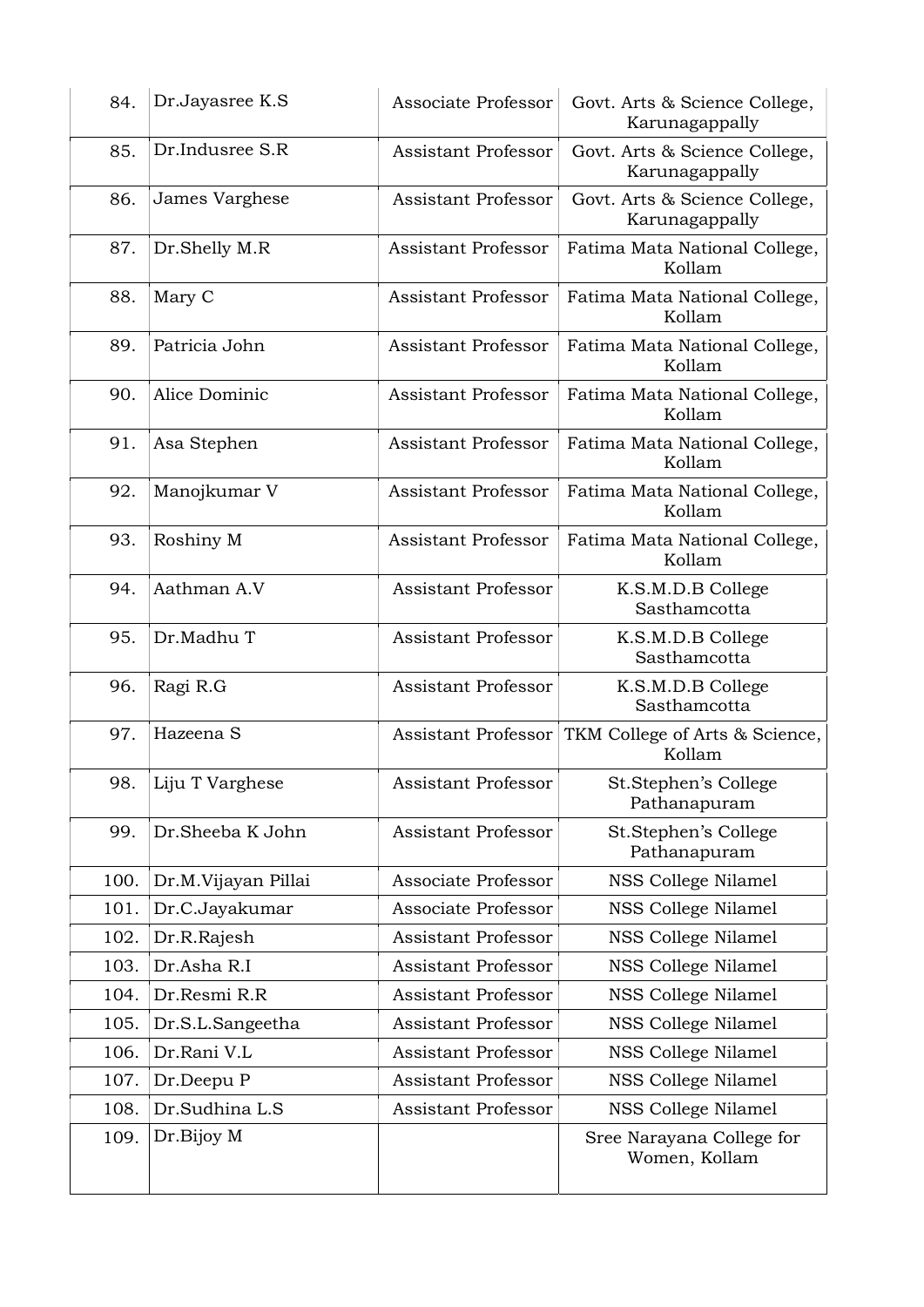| 110. | Dr.Jaya R.S          |                            | Sree Narayana College for<br>Women, Kollam |
|------|----------------------|----------------------------|--------------------------------------------|
| 111. | Dr.Lekshmi V.S       |                            | Sree Narayana College for<br>Women, Kollam |
| 112. | Neelima Jayadevan    |                            | Sree Narayana College for<br>Women, Kollam |
| 113. | Remya R              |                            | Sree Narayana College for<br>Women, Kollam |
| 114. | Vidya D.R            |                            | Sree Narayana College for<br>Women, Kollam |
| 115. | Dr. R Sunil Kumar    | Principal                  | S N College, Kollam                        |
| 116. | Dr. M S Suchithra    | Associate Professor        | S N College, Kollam                        |
| 117. | Dr. S Jayan          | <b>Assistant Professor</b> | S N College, Kollam                        |
| 118. | Dr. Smitha Prakash   | <b>Assistant Professor</b> | S N College, Kollam                        |
| 119. | U Adheesh            | <b>Assistant Professor</b> | S N College, Kollam                        |
| 120. | Sreeja N             | <b>Assistant Professor</b> | S N College, Kollam                        |
| 121. | Rekha S              | <b>Assistant Professor</b> | S N College, Kollam                        |
| 122. | Preetha VK           | <b>Assistant Professor</b> | S N College, Kollam                        |
| 123. | Rakhi R              | <b>Assistant Professor</b> | S N College, Kollam                        |
| 124. | Dr. M S Biju         | <b>Assistant Professor</b> | S N College, Kollam                        |
| 125. | Fr. Johnson G        |                            | St.John's College, Anchal                  |
| 126. | Dr.Mary M Abraham    | <b>Assistant Professor</b> | St.John's College, Anchal                  |
| 127. | Dr.Deepa Mary Joseph | <b>Assistant Professor</b> | St.John's College, Anchal                  |
| 128. | Sonu L Johnson       | <b>Assistant Professor</b> | St.John's College, Anchal                  |
| 129. | Vinod L              | <b>Assistant Professor</b> | St.John's College, Anchal                  |
| 130. | Shijo V Varghese     | <b>Assistant Professor</b> | St.John's College, Anchal                  |
| 131. | Biji M.S             | <b>Assistant Professor</b> | SN College, Punalur.                       |
| 132. | Dr.Archana Harikumar | <b>Assistant Professor</b> | MMNSS College, Kottiyam                    |
| 133. | Kiran Mohan M        | <b>Assistant Professor</b> | Sree Narayana College,<br>Chathannur       |
| 134. | Sajini Deena Mathew  | Assistant Professor        | Bishop Moore College,<br>Mavelikkara       |
| 135. | Dr.Saji Samuel       | <b>Assistant Professor</b> | Bishop Moore College,<br>Mavelikkara       |
| 136. | Dr.Sudha Mary Thomas | <b>Assistant Professor</b> | Bishop Moore College,<br>Mavelikkara       |
| 137. | K.Rekha              | Assistant Professor        | Bishop Moore College,<br>Mavelikkara       |
| 138. | Dr.M.K Beena         | Associate Professor        | MSM College, Kayamkulam                    |
| 139. | Lekha S.Babu         | <b>Assistant Professor</b> | MSM College, Kayamkulam                    |
| 140. | Deepa K.Gopal        | <b>Assistant Professor</b> | MSM College, Kayamkulam                    |
| 141. | Unnikrishnan C       | <b>Assistant Professor</b> | MSM College, Kayamkulam                    |